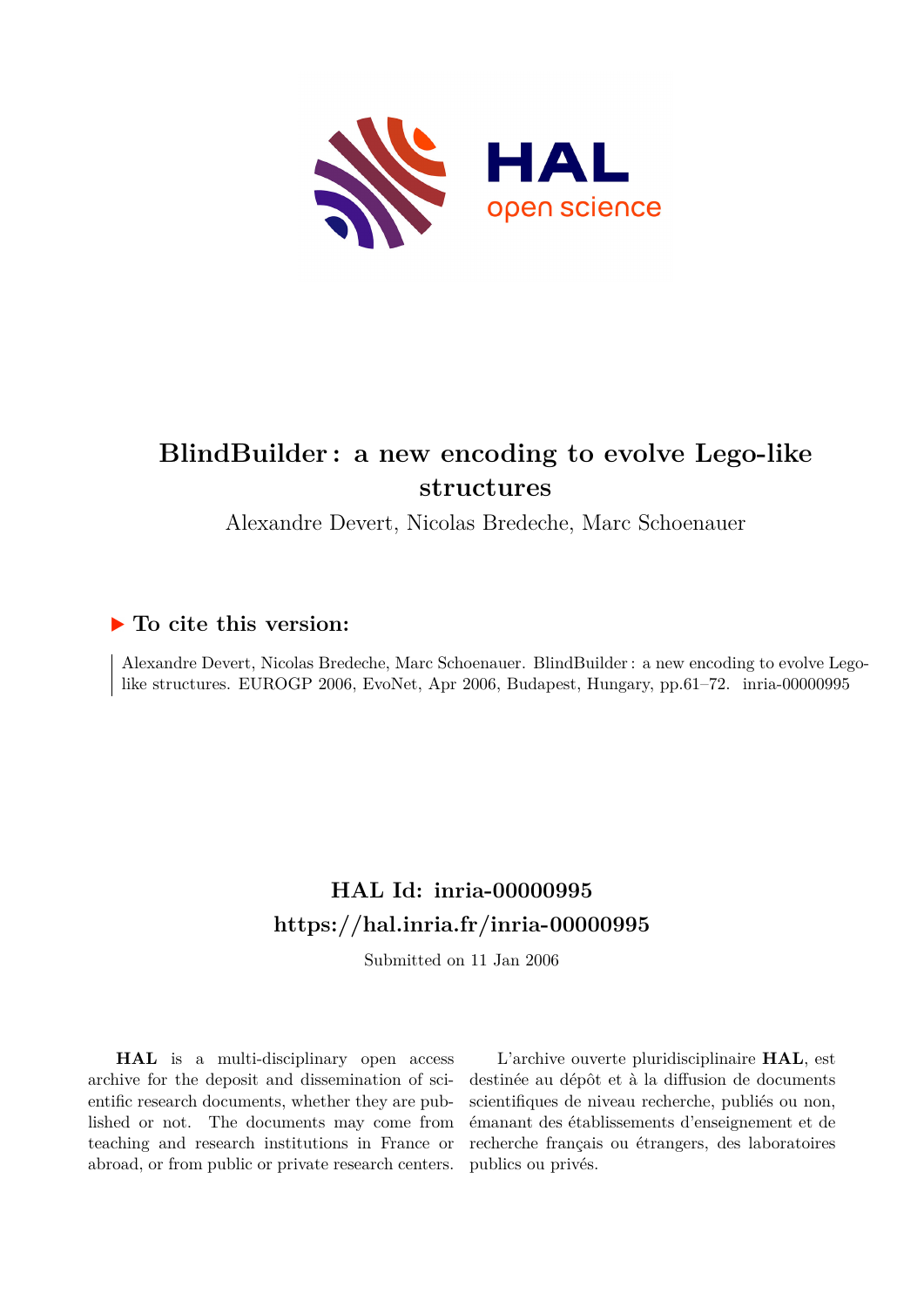# Blindbuilder : A new encoding to evolve Lego-like structures

Alexandre Devert, Nicolas Bredeche, and Marc Schoenauer

TAO team - INRIA Futurs - LRI, Bat 490 - Universit´e Paris-Sud - France

Abstract. This paper introduces a new representation for assemblies of small Lego $^{\circledR}$ -like elements: structures are indirectly encoded as construction plans. This representation shows some interesting properties such as hierarchy, modularity and easy constructibility checking by definition. Together with this representation, efficient GP operators are introduced that allow efficient and fast evolution, as witnessed by the results on two construction problems that demonstrate that the proposed approach is able to achieve both compactness and reusability of evolved components.

#### 1 Introduction

In recent years, there have been many important achievements in the domain of Evolutionary Design using Evolutionary Computation in general [2], and Genetic Programming in particular [9]. These works range from evolving robots [10] to the design of satellite antennas [11]. Among these works, there is a strong interest for evolving constructions or robots using simple elements such as Lego bricks [13, 8].

The work described in this paper aims at evolving complete structures from small atomic elements (such as Lego<sup>®</sup> bricks or Kapla<sup>®</sup> elements) in order to obtain walls, bridges and so on. Many representations have been proposed for such constructions (see section 3), but many of them easily lead to either nonphysical structures (overlapping elements), or structures that are impossible to actually construct (even though no element overlap).

One way to overcome this difficulty is to indirectly represent a structure through a construction plan. Indeed, construction plans provide a rather expressive representation formalism, and Evolutionary Computation provides an efficient way to evolve a plan (a genotype) such that the structure resulting from the application of this plan (a phenotype) is optimal for given objectives. One of the critical issues is then to provide evolution with efficient variation operators (crossover, and mutation) that explore some relevant part of the search space.

This paper proposes BlindBuilder, a representation for indirect encoding of structures that uses a direct representation for construction plans, described as Directed Acyclic Graphs (DAG). The variation operators borrow from the Embryogenic approaches of GP [6]. The paper is organized this following way:

Section 2 describes the framework of this work. Section 3 briefly reviews some important contributions in the field of Evolutionary Design of assemblies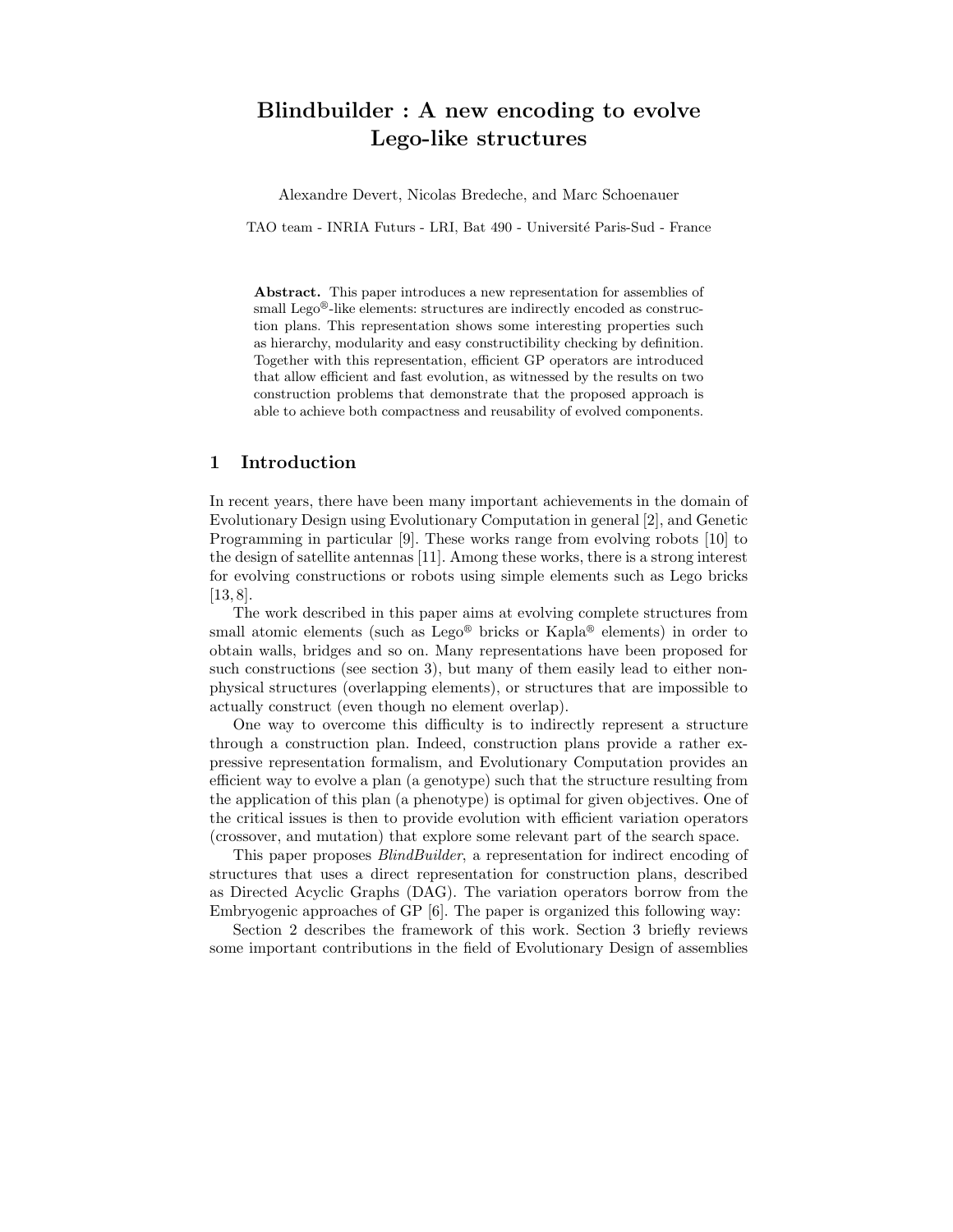of small elements, in both structural design (walls, bridges, tables and chairs, . . . ) and robotics (evolving both the morphology and the controller of robots). Sections 4 and 5 present the contributions of this work regarding BlindBuilder, respectively describing the language used to represent plans as DAGs, and the associated variation operators that have been defined to bias the exploration of such a search space. Section 6 shows the results on several classical problems of structural design. As usual, the final section discusses the results and sketches some directions for future work.

#### 2 Problem setting

The framework of this paper is the automatic building of constructions made of small elements such as (but not limited to) Lego-like bricks. Such set of elements gives to the user a huge expressivity (endless possible constructions) with very few biases (such elements are not targeted toward building any specific constructions). The basic objective of this work is to provide an efficient encoding language as well as the corresponding relevant variation operators to evolve constructions that are optimal with respect to given objective functions (e.g. filling space, building high-and-wide bridges, . . . ). An other longer-term goal is to evolve element-based morphologies for mobile robots.

In the context of Evolutionary Design, the following three issues must be addressed: (1) **Representation**: what is the search space to explore? should direct or indirect encoding be used? Can a given coding achieve generality, modularity, robustness ; (2) Variation operators: How to design relevant crossover and mutation operators to enable efficient evolution? (3) Evaluation and Simulation: how to evaluate structures regarding some given objective function(s)? Should the resulting structures be built and tested in the real world, though this usually is far too time consuming? And if going for a simulated evaluation, how to tackle the trade-off between precise but costly physical simulations and faster but inaccurate heuristic computations?

The next section will survey how these issues have been addressed in the literature for similar Evolutionary Design problems, focusing on the representations used to encode the structures.

## 3 Related Work

Representations for structures made of small elements can broadly be broken in two categories: direct encoding representations encode the position of elements in the environment; indirect encoding representations rely on a language that specifies how to assemble the elements.

Indirect encoding is largely favored in the literature, be it in the field of robotics or Structural Design, because it provides an easy and efficient way to bias evolution towards relevant structures. A remarkable exception is that of the GOLEM project [10] where real world implementation of evolved robots is achieved through a direct encoding that specifies anchor points that are linked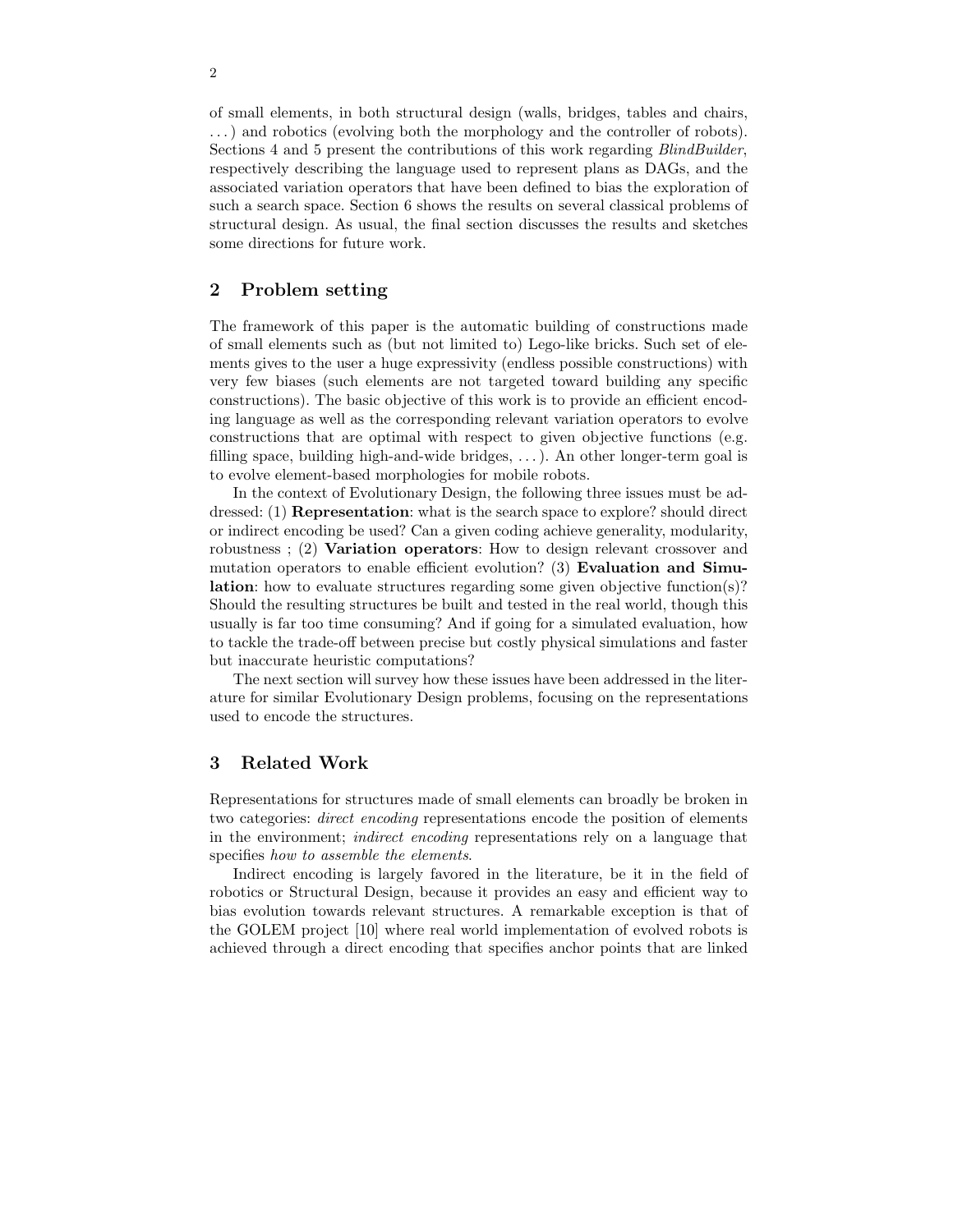by rigid sticks. But most other works rely on some indirect encoding: Karl Sims [15] evolves the building process of simulated robots through graph-based flow machines; more recently, the TinkerBots project [8] relies on L-systems to indirectly encode the construction process to build virtual and real world creatures. In both cases, the use of grammar- or L-system-based encoding makes it possible to obtain highly modular representations. In the field of Structural Design, [4] describe the evolution of a construction process that successfully builds 2D cantilever bridges, and [13] introduces a DAG-based representation to represent construction plans that are used to build small constructions such as pillars, walls and staircases.

Some previous works [1, 7] have shown that such indirect encoding representations are indeed much more efficient than direct encoding representations. The efficiency of an indirect encoding seems to have two main causes : *compactness* and bias. Indirect encoding is more expressive than direct encoding thanks to the possibility of reusing portions of the code; thus, appropriate factorisation in the representation may occur, that makes it possible to have more expressive code with shorter length, and, as a direct consequence, to speed up evolution. Indirect encoding also makes it possible to potentially represent only part of all possible structures, i.e. only a specific class of physical structures can be expressed; with the appropriate choice of implementation this enables the introduction of relevant domain knowledge.

Thus, several important properties should be considered<sup>1</sup>: modularity (the ability to reuse a part of the construction plan. Modularity may or may not be recursive) hierarchy (the ability to consider as one single element what has already been built as opposed to having to target specific sub-elements for any new operations) generality (the property according to which the representation can be easily extended to accept new kind of elements), and 3D representation (some representations only consider 2-D structures, or don't scale-up well to 3-D structures).

The main drawbacks of indirect encoding is that they usually achieve some trade-off between language expressivity and constructibility. As a result, there is a clear separation between works that rely on direct encoding approach and that are actually implemented in the real world and works that exploit the power of the indirect encoding approach but are usually limited to simulation. A noteworthy exception is [8], where an indirect encoding approach is used to build real-world robots; but the approach is limited to a rather small number of elements.

Yet, it is possible to avoid, or at least limit, the problem of non constructibility by relying on an indirect encoding approach that works in the space of construction plans as proposed in [13]. A construction plan is evaluated to build a physical structure through a sequence of construction operations. In [13], construction plans are represented as Directed Acyclic Graphs where nodes are physical Lego elements and arcs are connection operators. With such a rep-

Note that in [7], some of these terms are used in the context of programs rather than graphs, with different meaning.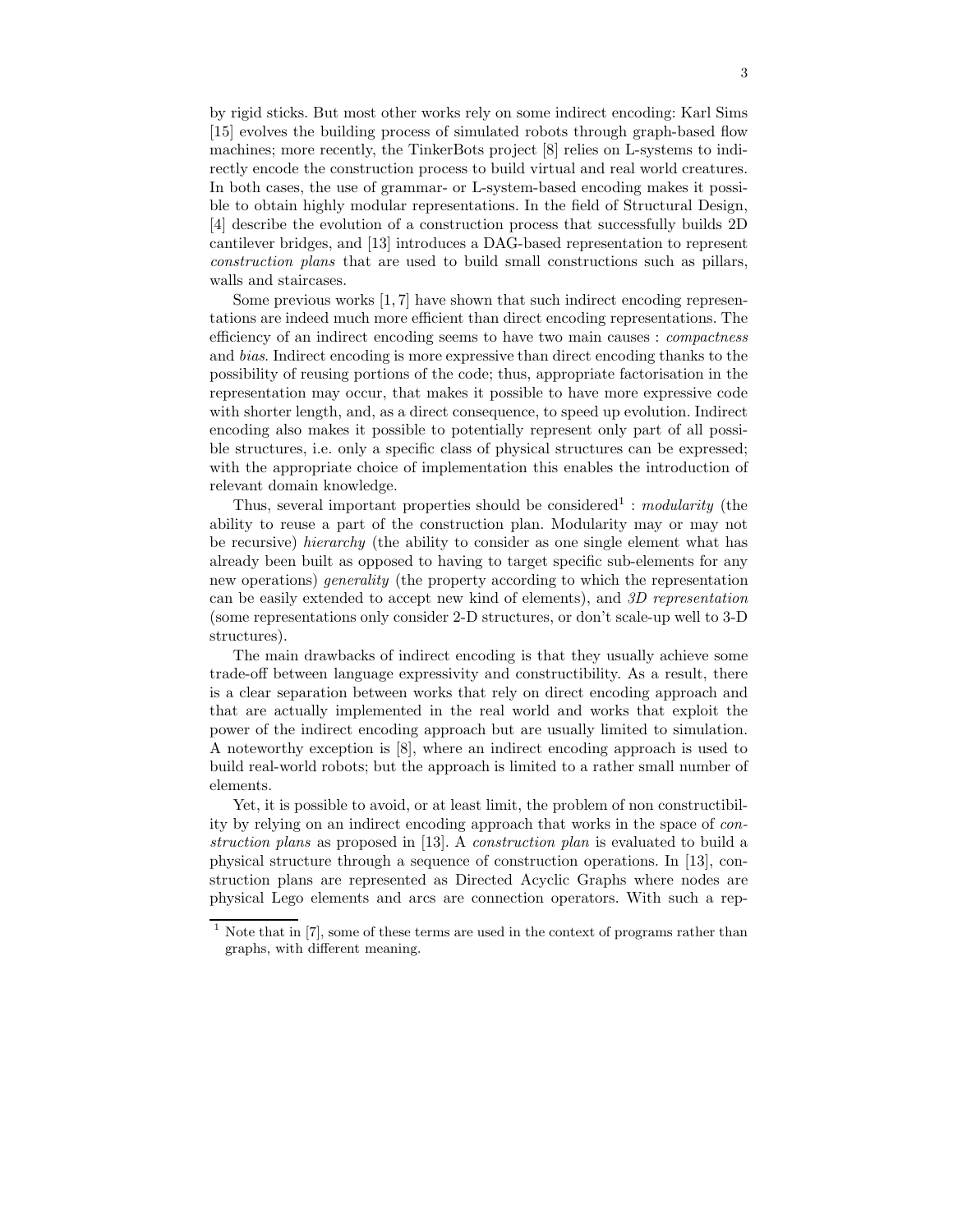resentation, it is possible to iteratively check at each construction step if the physical structure is buildable rather than evaluating the whole structure only at the end of the construction procedure.

#### 4 BlindBuilder : a new indirect encoding language

This section introduces *BlindBuilder*, an indirect encoding language for the description of construction plans. Basically, a *BlindBuilder* individual is a Directed Acyclic Graph (DAG) where nodes can be either atomic elements (e.g. Legoelements, Kapla-Elements, Joints, Sticks, Tubes) offering connectors to other elements, or construction operators of a given arity (e.g. SNAP, CONNECTWITH-HINGEJOINT, CONNECTWITHBALLJOINT) parameterized by the connections they achieve between their arguments. More precisely :

- Atomic element are terminals of the DAG (i.e. they don't have any argument since their arity is zero). However, they are not considered as physical elements but rather as element templates that may be instantiated when needed. Each element template is defined with a given geometry and a set of connectors. Examples of atomic elements are Lego-elements, Kapla-elements (that have 0 connectors), tubes, wheels, artificial muscles, servomotors.
- Construction operators are functional nodes with a fixed number (arity) of arguments, i.e. targeted sub-nodes in the DAG, that specify what the defined function should be applied on (either other construction nodes or atomic elements). Moreover, each construction operator has internal parameter that specify how to connect its arguments together and that are subject to evolution. An example of a simple operator used in the following is the Snap operator, that takes as arguments two elements to connect (e.g. elements 1 and 2) as well as parameters that define the anchor points and orientation. SNAP is formally written as : SNAP  $\ell$ element1 target connector, element1 orientation connector, element2 target connector, element2 orientation connector (element1, element2). The connector arguments are used to pick up one actual connector from each argument-element (modulo the number of connectors of the actual argument), and the orientation of the connection is determined according to the orientation parameters (the number of parameters is thus independent of the size of bricks).

A well-formed BlindBuilder individual is hence a DAG such that the atomic elements are terminal nodes while the construction operators have as many subnodes as their arity. Moreover, there is a unique special node called the toplevel operator (i.e. the entry point), so as to generate a single construction. The program run when using such a DAG to build a structure starts from the toplevel operator and iteratively builds the structure by evaluating every operators until all terminal elements have been reached.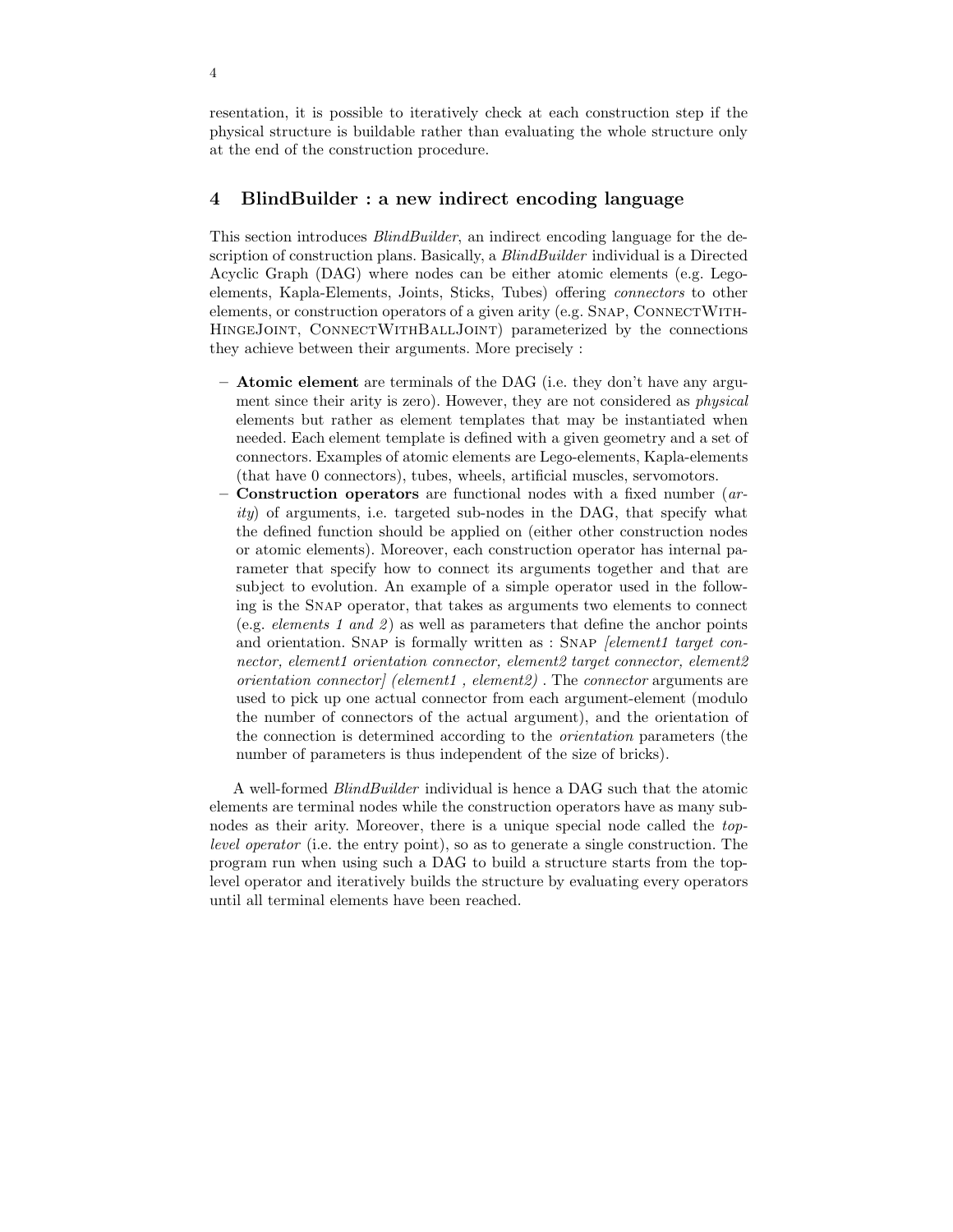Figure 1 gives a very simple example of a construction plan with such properties together with the resulting structure. As a matter of fact, this example also illustrates some useful properties of this representation: hierarchy, when the snap operator at the top (right) reuses the results of its subgraph (at his left); and modularity, as four physical elements are built from the same element template. Moreover, as already mentioned, the ability to work in the construction space makes it possible to check for constructibility at each steps of the DAG evaluation, thus reducing the



Fig. 1. A simple construction plan example and the resulting structure. The parameters of the Snap operators are not shown.

chances to obtain a non-constructible structure.

BlindBuilder is somewhat related to the graph-based approach described in [13]. Both languages are represented by a DAG and rely on similar construction operators (e.g. the snap operator). However, BlindBuilder considers both elements and construction operators as possible nodes of the graph. Moreover, element nodes are considered as templates and instantiated into physical elements, which makes it possible to endow hierarchy as well as modularity <sup>2</sup>.

To summarize, BlindBuilder implements a language that is hierarchical, modular, and general while focusing on buildable plans in 3 dimensions, thus departing from previous work in the literature. Moreover, no a priori assumption is given for the definition of operators. It is hence possible to define a wide range of operators, as will be described in next section. As a consequence, it should be highlighted that all works described in section 3 can easily be expressed within BlindBuilder framework – from Karl Sims' creatures to Pollack's GOLEM robots and Lego-like constructions – as soon as the appropriate elements are properly designed.

## 5 Variation operators

In order to evolve *BlindBuilder* individuals, it is necessary to design variation operators. Some examples of GP-based evolution of graphs exist in the literature [16]. However, the DAGs resulting from the variation operators for BlindBuilder must comply with the definition of a well-formed *BlindBuilder* individuals, as stated in the previous section.

Classical operators in graph-based GP such as crossover (creating a construction plan from two existing plans) and mutation (altering a construction plan) may be used to evolve a *BlindBuilder* DAG. However, two main problems arise.

<sup>&</sup>lt;sup>2</sup> While recursivity is possible, it is not yet implemented in the present work.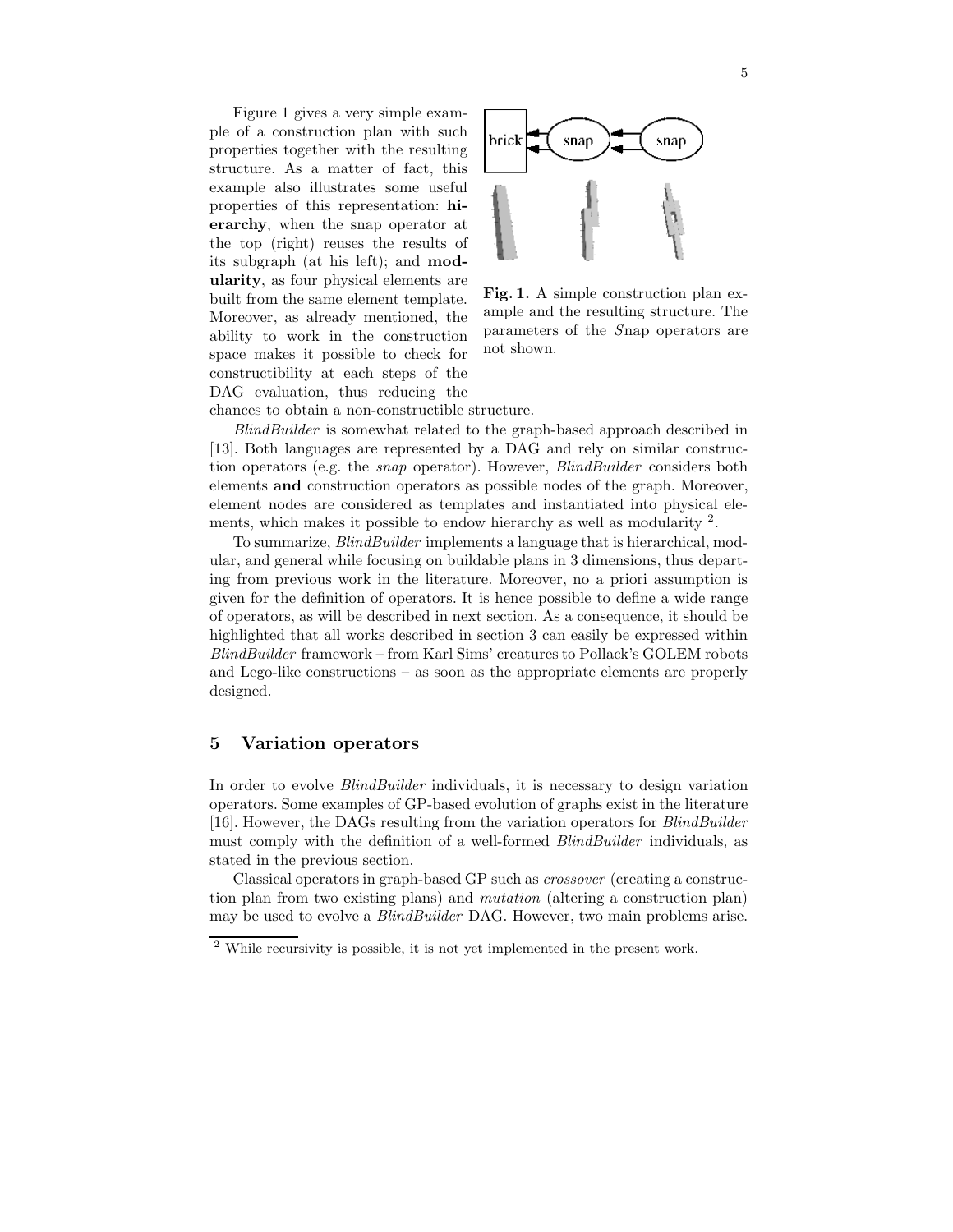First, performing even a syntactically correct crossover upon two DAGs may result in very different structures in the end because of the very structure of a DAG (i.e. semantic) is ignored in the blind process of standard crossover. Because the topology of BlindBuilder DAGs is of utter importance, no useful crossover operator could be designed, and the evolutionary process described hereafter only relies on mutation. Second, simple random mutation operator (i.e. replacing a (group of) node(s) by randomly generated nodes) is confronted to the difficulty of matching arities between deleted and inserted (group of) node(s).

However, though the proposed approach is definitely not an embryogenic approach, the operators used as nodes in the seminal work in embryogeny-inspired GP [6] were used as inspiration for the present work and led to introducing the following five mutation operators:

- 1. GrowForward (fig. 2-b): a new non-terminal node B is added downstream from the target non-terminal node A. All arcs outgoing from A are connected with B. B is randomly chosen among all operators with the same arity than A, and its parameters are uniformly initialized;
- 2. GrowBackward: a new non-terminal node B is added upstream from the target non-terminal node A. The ingoing arcs to A become ingoing arcs to B. B is randomly chosen among all non-terminal node and its parameters are uniformly initialized;
- 3. Split : target node A is split into B and C, two nodes at the same level. Ingoing arcs to A are randomly assigned to B or C, while outgoing arcs are duplicated. These new nodes are randomly chosen among the set of aritycompatible nodes. This operator cannot be applied to the upper level node;
- 4. Permute : outgoing arcs of the target non-terminal node are randomly permuted and parameters are uniformly reset;
- 5. Replace : the target node is replaced by a randomly chosen node with the same arity *and* its parameters are uniformly reset.



Fig. 2. Effects of growForward, growBackward and split operators

The only restriction in those operators is that the split operator cannot be applied to the top level node, to avoid conflicting entry points for the evaluation process. This feature ensures that all plans can be generated (in theory) from DAG made of a single terminal: this is what will be used in the initial population.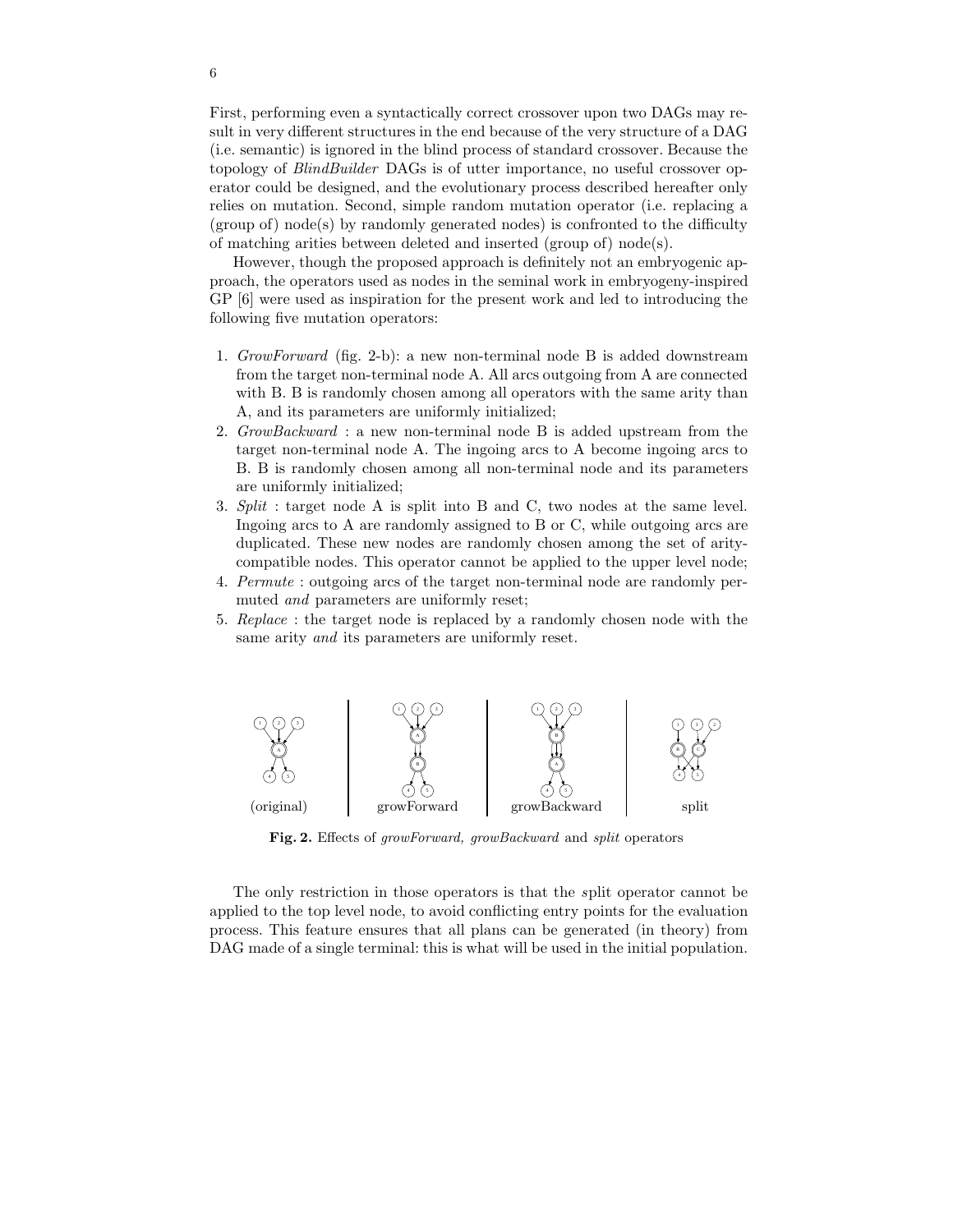#### 6 Experimental Results

This section presents the experimental setup (software and evolution parameters) along with two experiments. Each experiment relies on the use of one specific species of construction elements: Lego-like and Kapla-like 3 . Due to the type of elements involved, BlindBuilder construction operator list is limited to the Snap operator described in section 4. For Lego-like elements, the Snap operator results in establishing a real physical connection while for Kapla-like elements, it is only used to position the various elements (i.e. the resulting construction may be destroyed because of gravity).

#### 6.1 Experimental setup

As said above, all individuals in the initial population are single-node DAGs, for which the unique terminal is uniformly chosen among the set of element templates.

The selection is a tournament selection (typically of size 7) based on a hierarchical multi-criterion comparison operator that incorporates both the target objective(s) and some parsimony pressure in a lexicographic way similar to that proposed by [12]. Note that this is not a Pareto-based optimization (e.g., two individuals are always comparable).

- Define the relative distance between two values a and b as  $\frac{|a-b|}{max(a)}$  $\frac{|a-b|}{max(a,b)}$ ;
- Order the list of objectives from most to less important;
- Two individuals are said to be equivalent for a given objective if the relative distance between their values for this objective is less than a given threshold (typically 0.1);
- The comparison of two individuals is then lexicographic, i.e. individual x is better than individual  $y$  if, for some objective rank  $i, x$  and  $y$  are equivalent for objectives 1, ...,  $i-1$ , they are not equivalent for objective i, and the value of  $x$  for objective  $i$  is larger than that of  $y$ .

In the following experiments, tournament size is set to 7 and population size to 1000. The threshold for the comparison of objective values is set to 0.1. All experiments were run 13 to 20 times. Each experiment took about 16 hours on a PC with Intel Pentium 4 running at 3.6 GHz under Linux.

A few preliminary experiments (not shown here) showed that a Pareto approach (relying on NSGA-2 algorithm [3]) was slower the hierarchical approach described above. Moreover, a standard generational GA evolution (i.e. 1000 offspring are generated at each generation and replace all parents) using tournament selection was observed to be more efficient than both  $(\mu, lambda)$ -ES and  $(\mu + \lambda)$ -ES, with  $\mu = 15$  or  $\mu = 30$  and  $\lambda = 7\mu$ , the latter giving better result than the former. Finally, a maximal size of 50 for a construction plan was set to avoid uncontrolled code growth – but the limit was hardly ever reached.

<sup>3</sup> http://www.kapla.com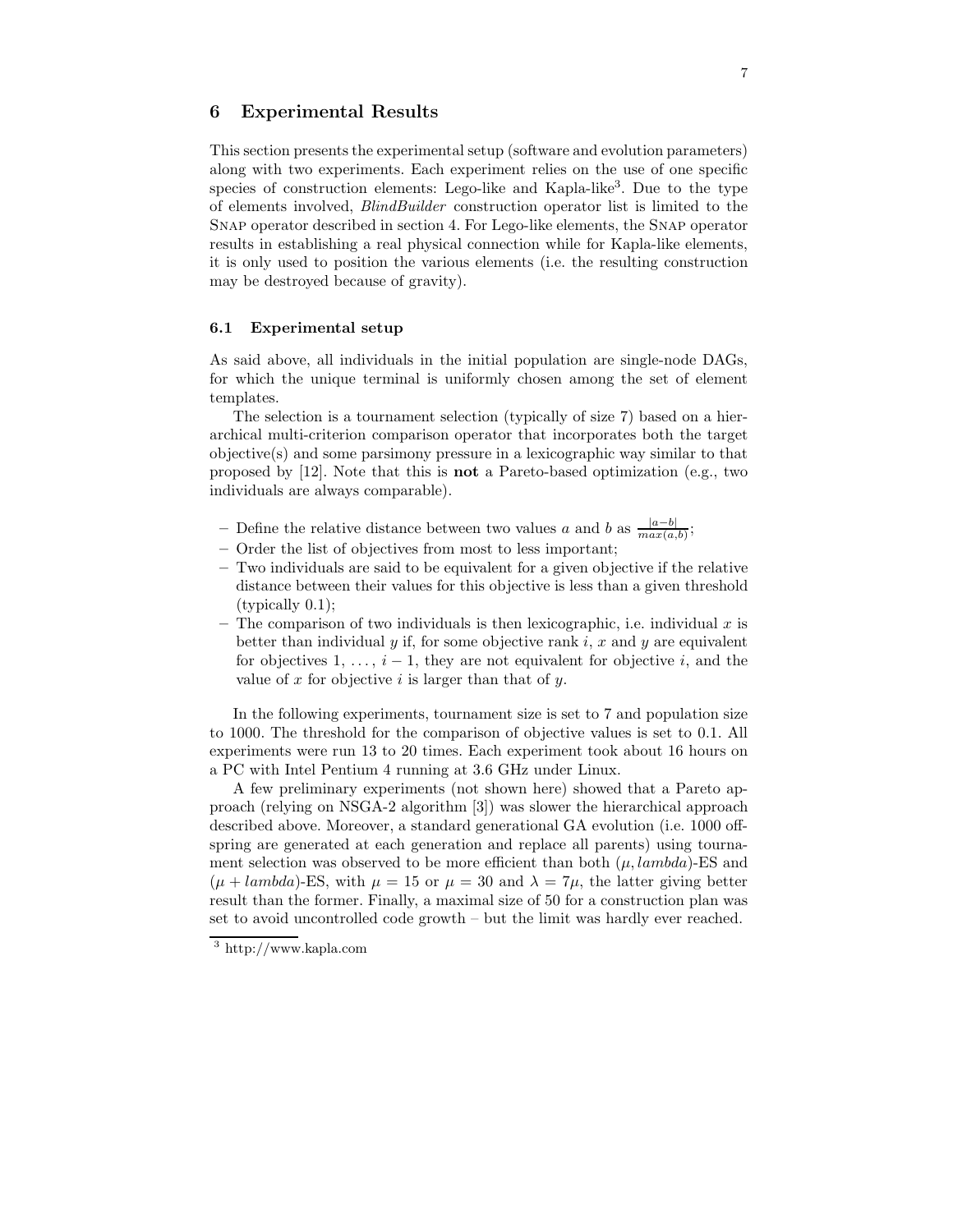The preliminary experiments also showed the relative importance of the variation operator replace: Indeed, this operator is much more conservative than the others, and is mandatory to fine tune existing structures, while all other operators result in important changes in the resulting structure. As a consequence, the rate for the replace operator is set to 0.7 while all other operators have a rate of 0.075 in the following experiments.

The BlindBuilder approach was implemented within Open-BEAGLE, a framework for artificial evolution written in  $C++$  [5]. Newton Game Dynamics<sup>4</sup>, was used in order to simulate and evaluate the resulting structure in a physical environment. All the experiments are in three dimensions.

#### 6.2 The Pillar experiment

The goal is to build the biggest possible structure using Lego-like elements (1x2, 2x2, 2x3, 2x4 and 2x6 bricks). Lego-like elements are characterized by physical connections that hold them together. The objective functions to maximise are, ordered by priority:

- 1. The volume:  $V = \sum V_i$ , where  $V_i$  is the volume of ith atomic element i.
- 2. The *compacity*:  $C = \frac{V}{V_{full}}$  where  $V_{full}$  is the volume of the convex hull of the whole structure.
- 3. The parsimony:  $P = 50 S$  where S is the number of nodes of the construction plan (max. 50 elements).

Figures 3 and 4 shows evolution results and an example of obtained structure when using only a 2x2 element. Results show that for this simple constrained problem, maximum compacity is achieved very quickly. Moreover, optimal individuals are found with the smallest possible construction plan. Figures 5 and 6 shows the same experiment but with all 5-elements templates possible. The bigger and thus most appropriate element  $(2x6)$  is always used, even though the optimal plan is not yet reached at the end of evolution (it may be reached if evolution is carried on further). The two examples shown on Figure 6 are very different construction plans, the latter being larger, but leading to a more compact construction. In all experiments, reusability has been heavily exploited, as can be observed in the sample plans of Figure 6.

#### 6.3 The Bridge experiment

Kapla-like elements can be defined as Lego-like elements with no connections. Thus, Kapla construction are much more unstable. Moreover, by changing the set of possible values of the orientation parameter in the Snap construction operator, the user can decide to go from "flat" structure (allowing a single value 0) to square structures (allowing 0, 90, 180 and 270 degree orientations) to complex 3D structure (allowing any floating-point value). The goal of this experiment is to build the longest horizontal structure with as few elements on the floor using Kapla-like elements. The objective functions to maximise are:

<sup>4</sup> Freeware but not open-source, see http://www.newtondynamics.com/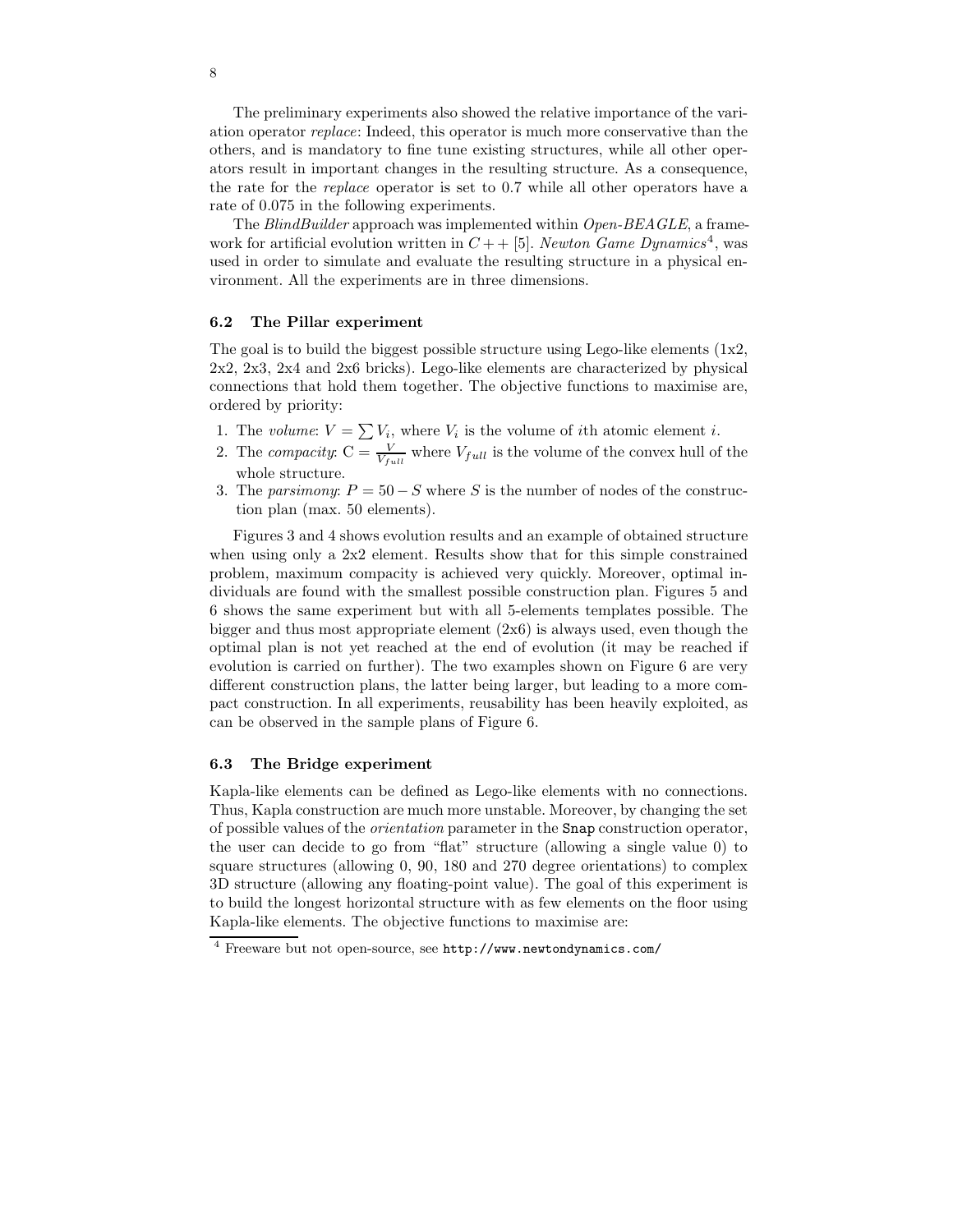

Fig. 3. Averge results for Pillar experiment using only the 2x2 Lego-element template



Fig. 4. Example of best solution for the Pillar experiment using only the 2x2 Legoelement template. Snap parameters not shown.

- 1. The length, the horizontal length of the structure.
- 2. The grounding,  $n f$  where n is the number of atomic elements of the construction, and f the number of atomic elements that are in direct contact with the floor.
- 3. The parsimony defined as in the Pillar experiment above.

Figure 7 show results of obtained individuals. Every runs succeeded in generating quite successful individuals, either by deeply optimizing one of the objective function or making a compromise between the three objective functions. The most striking results is that evolution has been able to build *cantilever* bridges with *arches*, for which various examples are shown in figure 8. Each example represent the best individual for a given run, as a matter of fact, there is a great variability between runs.

#### 6.4 Discussion

The results shown here are clearly competitive to that of the literature of evolutionary design using Lego-like elements. The approach of [13] and BlindBuilder both use a DAG-based representation of construction plans. However, the former lacks properties of modularity due to the intrinsic nature of the graph (node are physical elements only, arcs are functions that connect these elements and the language is limited to Lego elements). As a consequence, experiments are limited to simple constructions (walls, pillars) and evolution is slower than what has been shown here - for instance, construction size can only grow by adding one element after another while a BlindBuilder construction can double in size thanks to the addition of a single Snap operator at the top of a graph.

The experiments presented in [4] also demonstrated that bridges made of Lego elements can be evolved according to the cantilever principle. However, evolution took place in a two-dimensional environment (even though "flat" 3D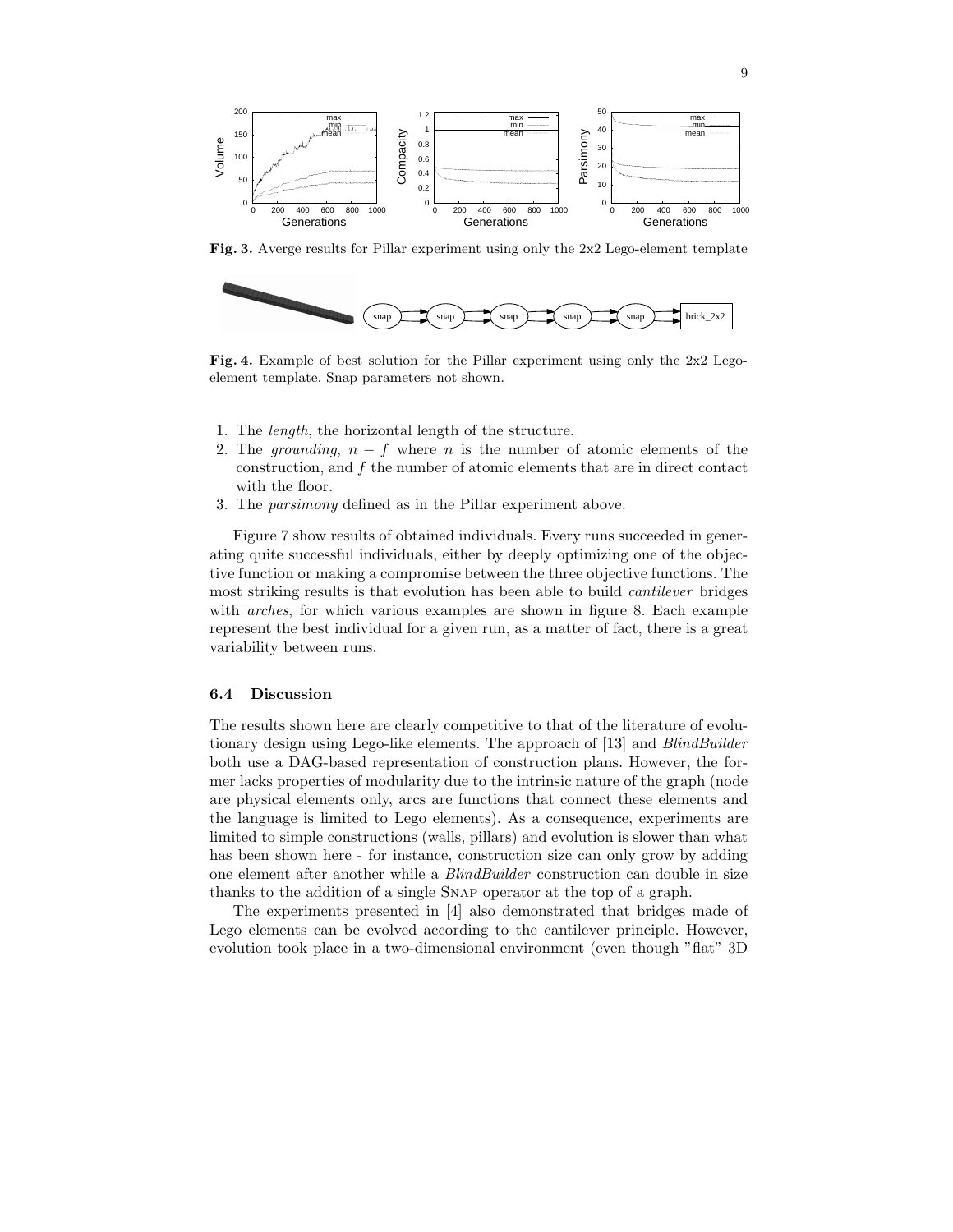

Fig. 5. Average results for Pillar experiment using five possible Lego-element templates



Fig. 6. Examples of best solutions found for the Pillar experiment using five possible Lego-element templates. Snap parameters not shown.

models were shown). Moreover, the language used in [4] lacks reusability. On the opposite, the BlindBuilder approach leads to comparable results in a true 3D environment, with a more compact representation, thanks again to modularity (here : ability to reuse arches and cantilever principle as soon as their definitions are evolved in a construction plan).

One current limitation of our work is that for every run, the evolution process failed to maintain diversity. As a results, best individuals are very different from one run to another, but very similar within one given run. A current track under investigation is that of introducing island models so as to maintain candidate solutions with similar performance but different structures within one single run.

## 7 Conclusion and Perspectives

This paper has introduced a new indirect encoding language for structures made of small elements called BlindBuilder. It is designed to represent construction plans, i.e. plans to iteratively build structures such as bridges or robots from atomic elements. BlindBuilder shows interesting features such as compactness and reusability thanks to hierarchy and modularity. Moreover, construction plans make it possible to check for constructibility at each time steps of the evaluation instead of having to evaluate the whole structure. To our knowledge, this language is the first to endow all these properties in a single framework.

Alongside, a set of mutation operators have been defined to perform efficient evolution. These kind of mutation operators explore the space of construction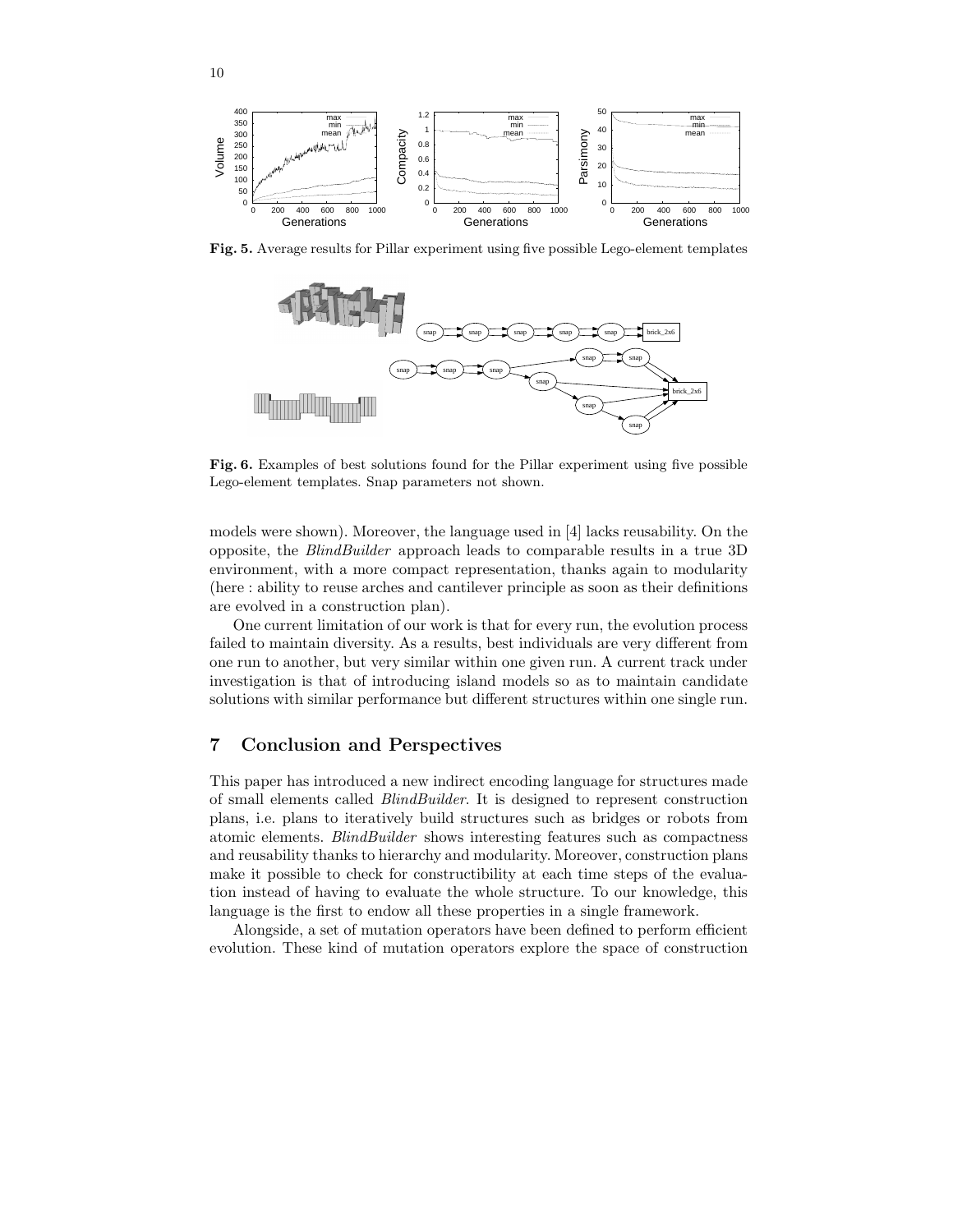

Fig. 7. Results for the Bridge experiment



Fig. 8. Examples of best solutions. Snap parameters not shown.

plans and alter existing construction plans in such a way that resulting individuals are well-formed BlindBuilder graphs.

The experiments showed that *BlindBuilder* features are exploited by the evolution process and do achieve compact representation with reusable components. Interesting results were achieved when building bridges with Kapla-like elements, such as the rediscovery of arches and cantilever principle so as to minimise contact points while maximising bridge length.

Future works on BlindBuilder include adding recursivity, though there is no way to easily specify a terminating condition within a graph. We also intend to refine the variation operators, especially the permute and replace operators, with respect to the modification of the parameters: parameters are at the moment modified uniformly, while more real-value-oriented mutations, such as Gaussian mutation for the orientation in the case of Kapla elements, should be more appropriate and should allow both more variety in the results and better finetuning of the final solution. As for constructibility issues, recent works [14] have shown that a promising way is to evaluate candidates as they are built, and not just the resulting structure, which can be easily implemented using *BlindBuilder* – but this will have some computational cost . . .

## References

1. Peter Bentley and Sanjeev Kumar. Three ways to grow designs: A comparison of embryogenies for an evolutionary design problem. In Proceedings of the Genetic and Evolutionary Computation Conference, volume 1, pages 35–43, Orlando, Florida, USA, 13-17 1999. Morgan Kaufmann.